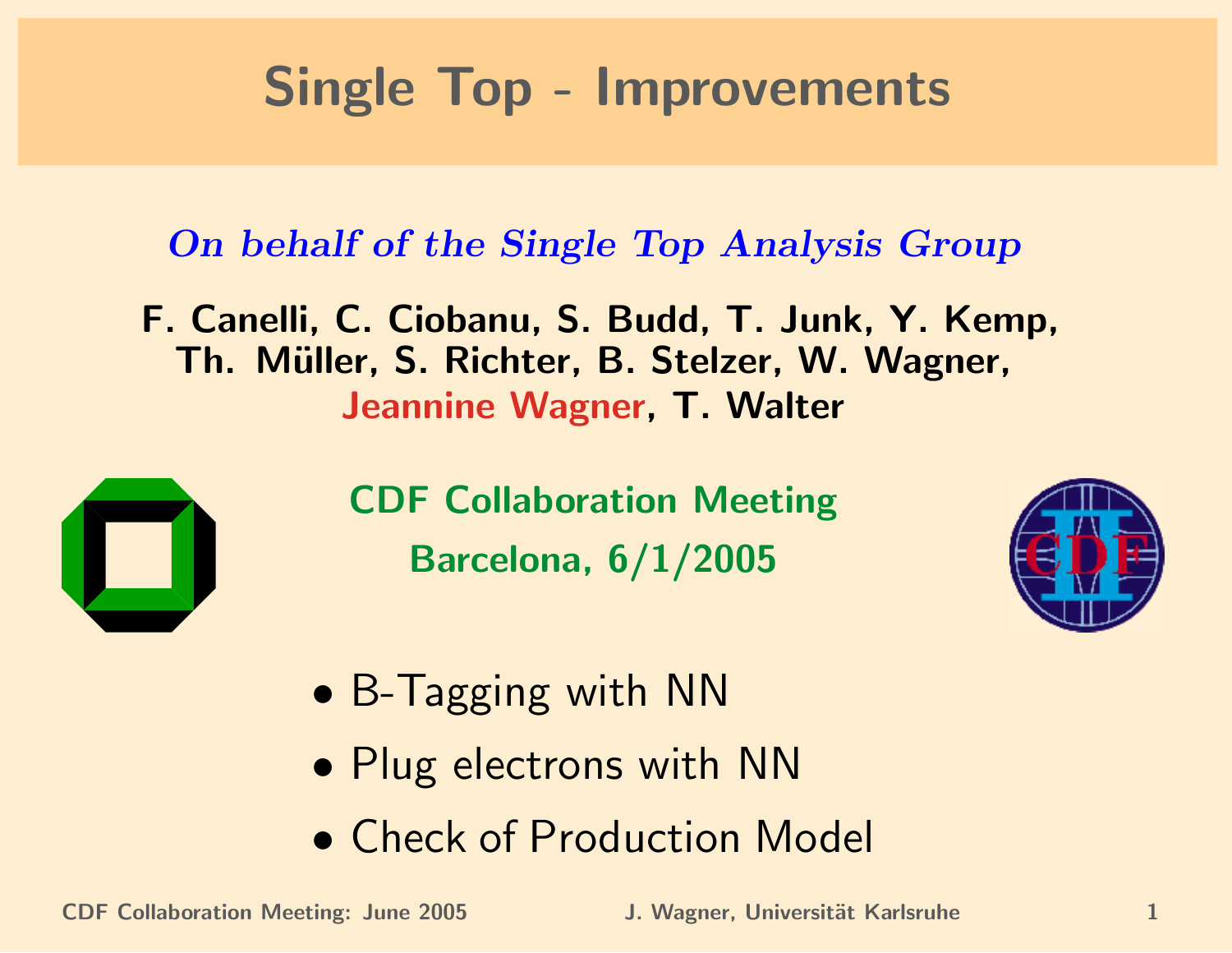### Motivation for Improvements



#### Single top signature:

- $\diamond$  W + Jets
- $\Diamond$  1 high  $p_T$  lepton, high missing  $E_T$
- $\diamond$   $\geq$  1 b-jet

CDF Collaboration Meeting: June 2005 J. Wagner, Universität Karlsruhe 2005

Single top publication: Phys. Rev. D71, 012005 (2005)

- $\Diamond$  b-tag using SecVtx:  $\approx 50\%$  of non-top BG from  $W + c/uds$  $\Rightarrow$  Increase purity with improved b-tagging
- $\Diamond$  Central  $e: |\eta(e)| < 1.1 \approx 70\%$  $\Rightarrow$  Increase acceptance including plug electrons
- $\diamond$  Signal modeling:  $\Rightarrow$  Comparison between NLO and standard MC
	-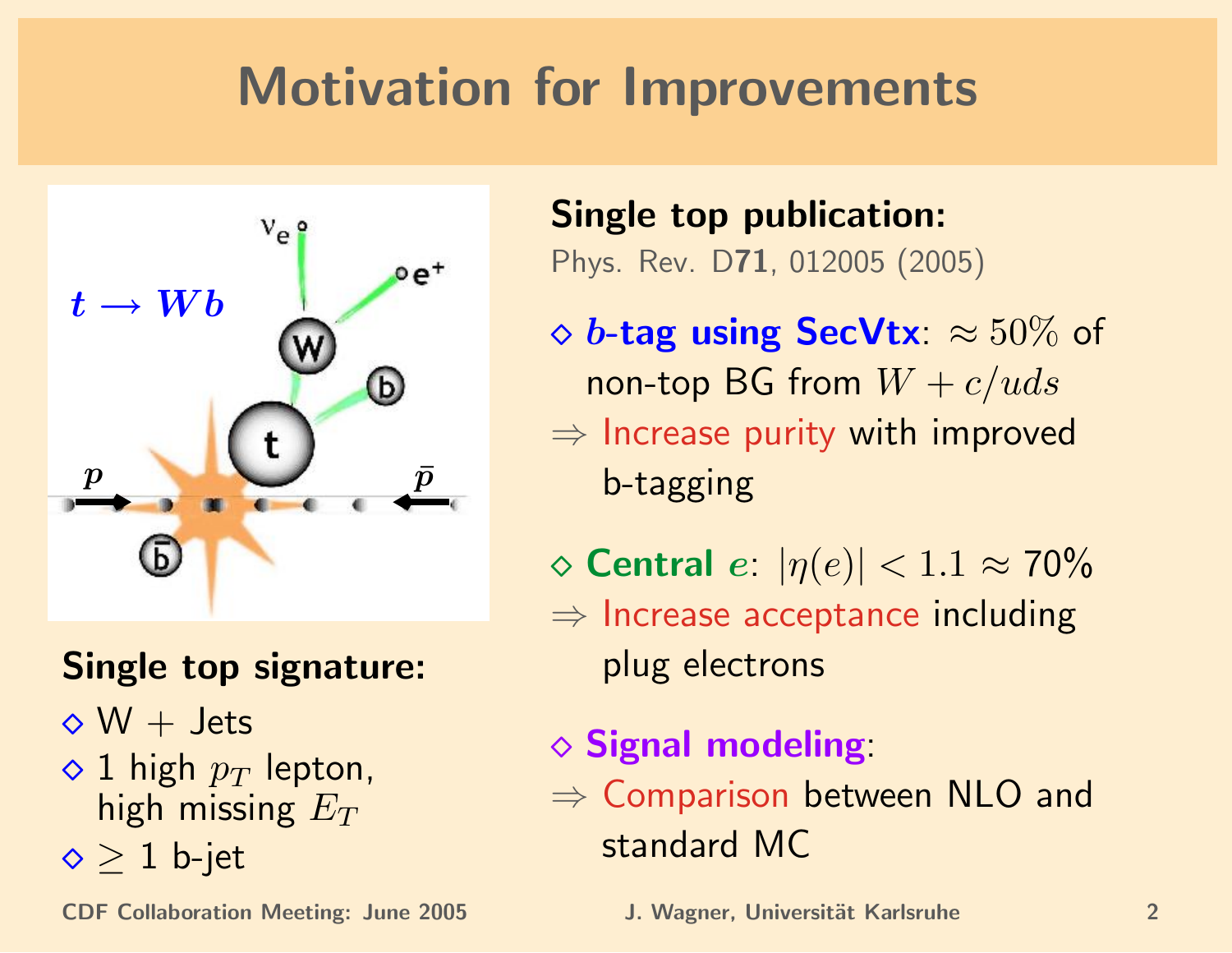## B-Tagging With a Neural Net

Svenja Richter, Wolfgang Wagner

| non-top BG         | fraction          |
|--------------------|-------------------|
| (After SecVtx-Tag) | $\lceil\% \rceil$ |
| <b>W</b> bb        | 33                |
| $Wc\bar{c}$ , $Wc$ | 24                |
| Wuds               | 26                |
| non-W              | 14                |
| Di-boson           | $\mathcal{S}$     |

 $\Rightarrow$  50% of non-top BG from charm or light ⇒ quarks

New B-Tagging exploits:

- Large lifetime (also used by SecVtx)
- $\Diamond$  High mass of b-hadrons
- $\Diamond$  High decay probability into leptons
- $\Diamond$  High track multiplicity

Combination of 23 quantities (relevance  $> 4.5\sigma$ ) in a NN (NeuroBayes)

⇒ Correlations between quantities are exploited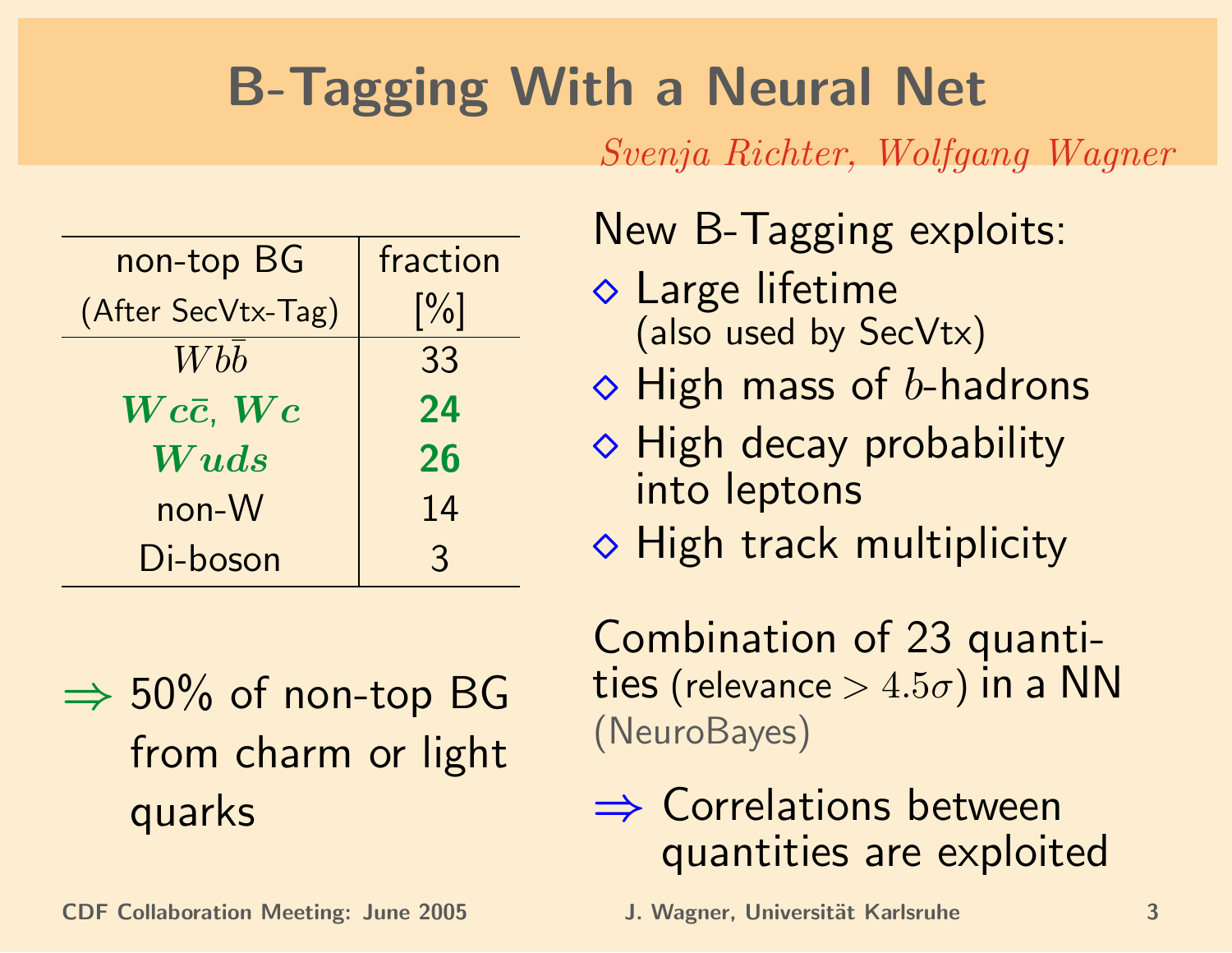#### Example of Used Quantities

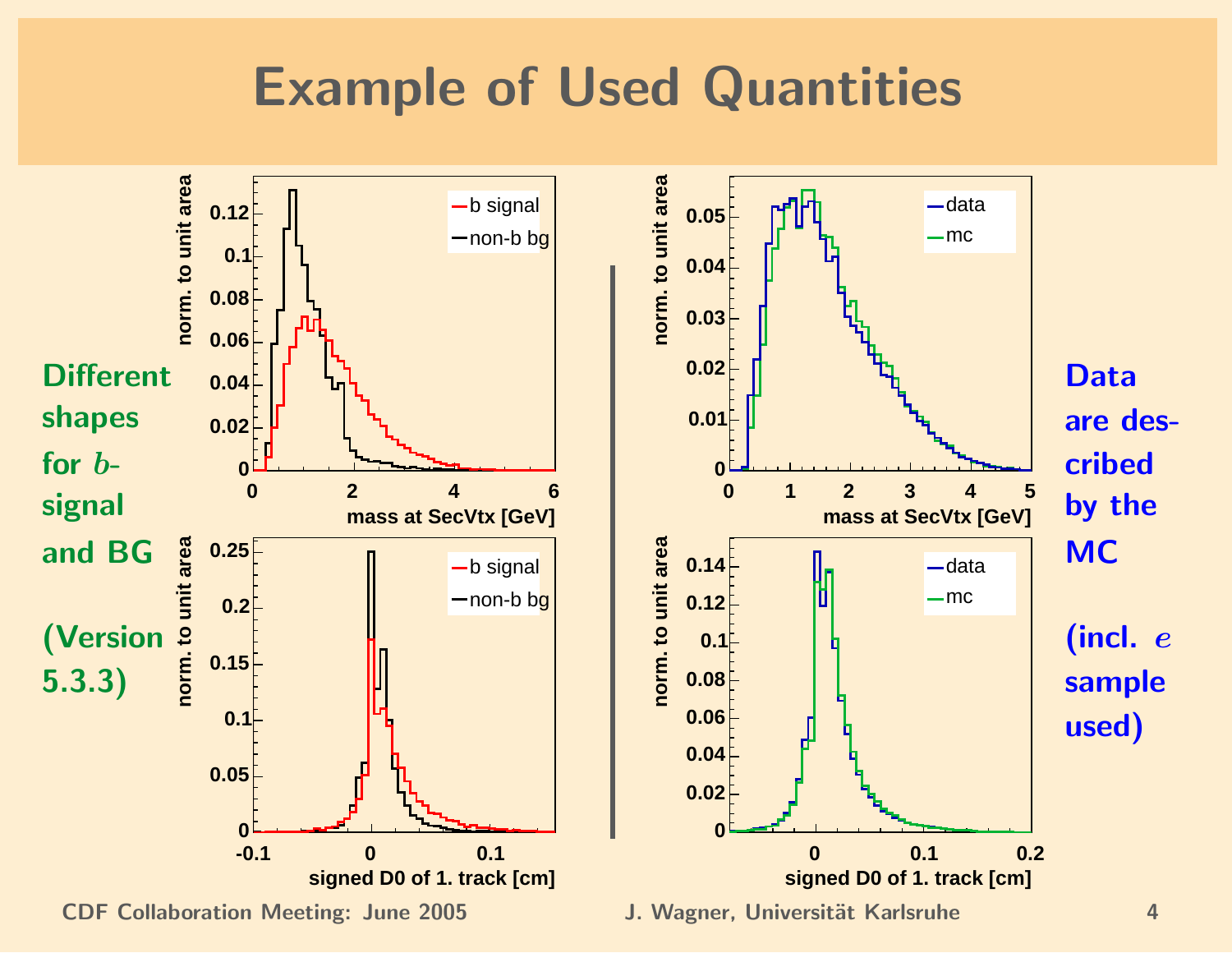### Performance of the Neural Net

Use sample composition according to BG estimation

Optimization on  $S/\sqrt{BG}$  $\Rightarrow$  cut on NN output of  $> -0.2$ 



CDF Collaboration Meeting: June 2005 J. Wagner, Universität Karlsruhe 5

| <b>NN</b> output         | cut effi-  |                  |
|--------------------------|------------|------------------|
| $>-0.2$                  | ciency [%] |                  |
| single top               | 90         | signal           |
| $t\bar{t}$ , $Wb\bar{b}$ | 88         | <b>b-like BG</b> |
| We/uds                   | 40         | non-b BG         |
| $\sum BG$                | 67         |                  |
|                          |            |                  |

- $\Rightarrow$  Expected purity increase for single top  $\approx 35\%$ 
	-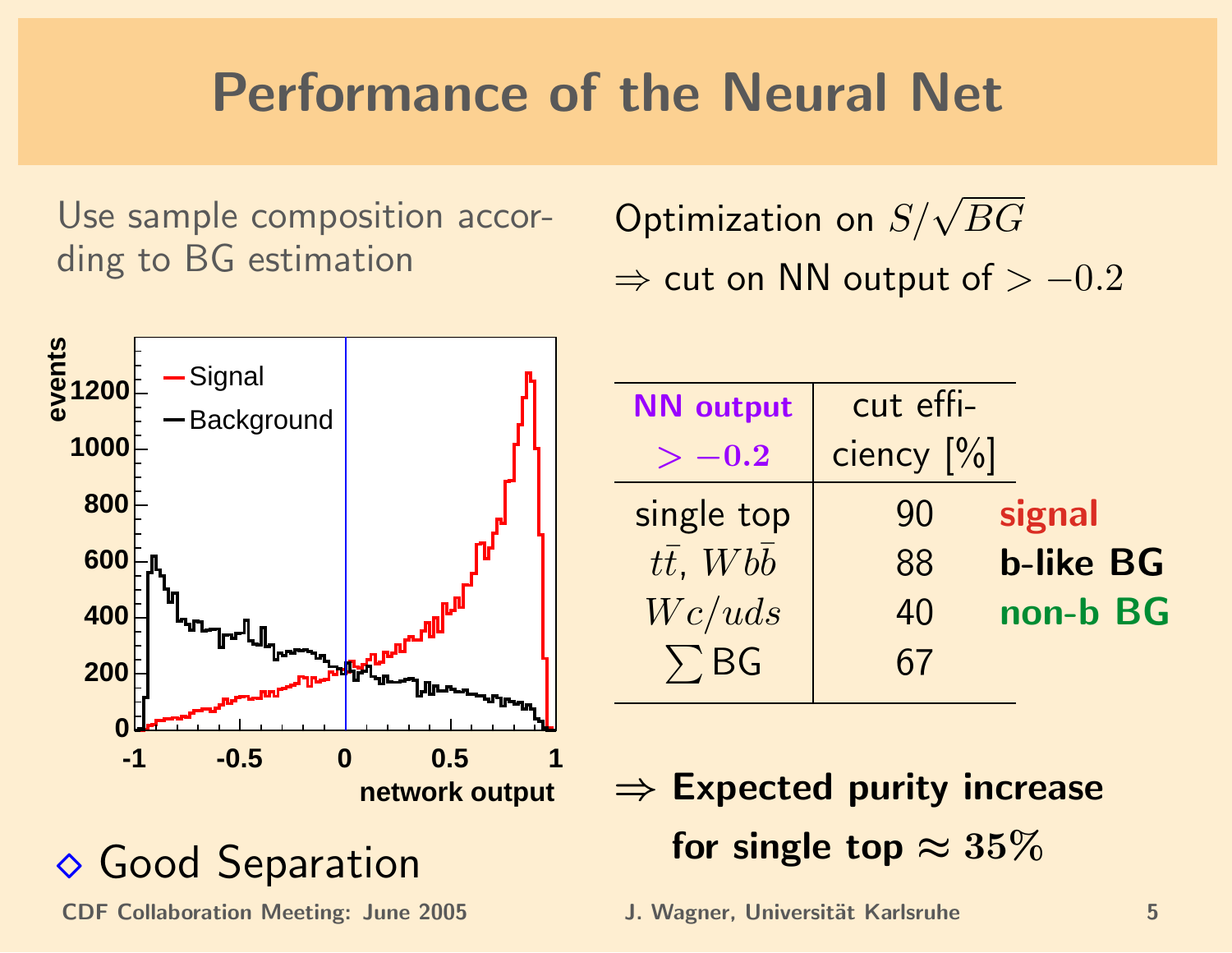#### Scale Factor for Neural Net Efficiencies



 $\diamond$  Select  $b\bar{b}$  sample: (incl. 8 GeV  $e$  sample) 1 high  $p_T e$  near jet (SecVtx-Tag) Use jet (SecVtx-Tag) opposite in  $\phi$  for NN

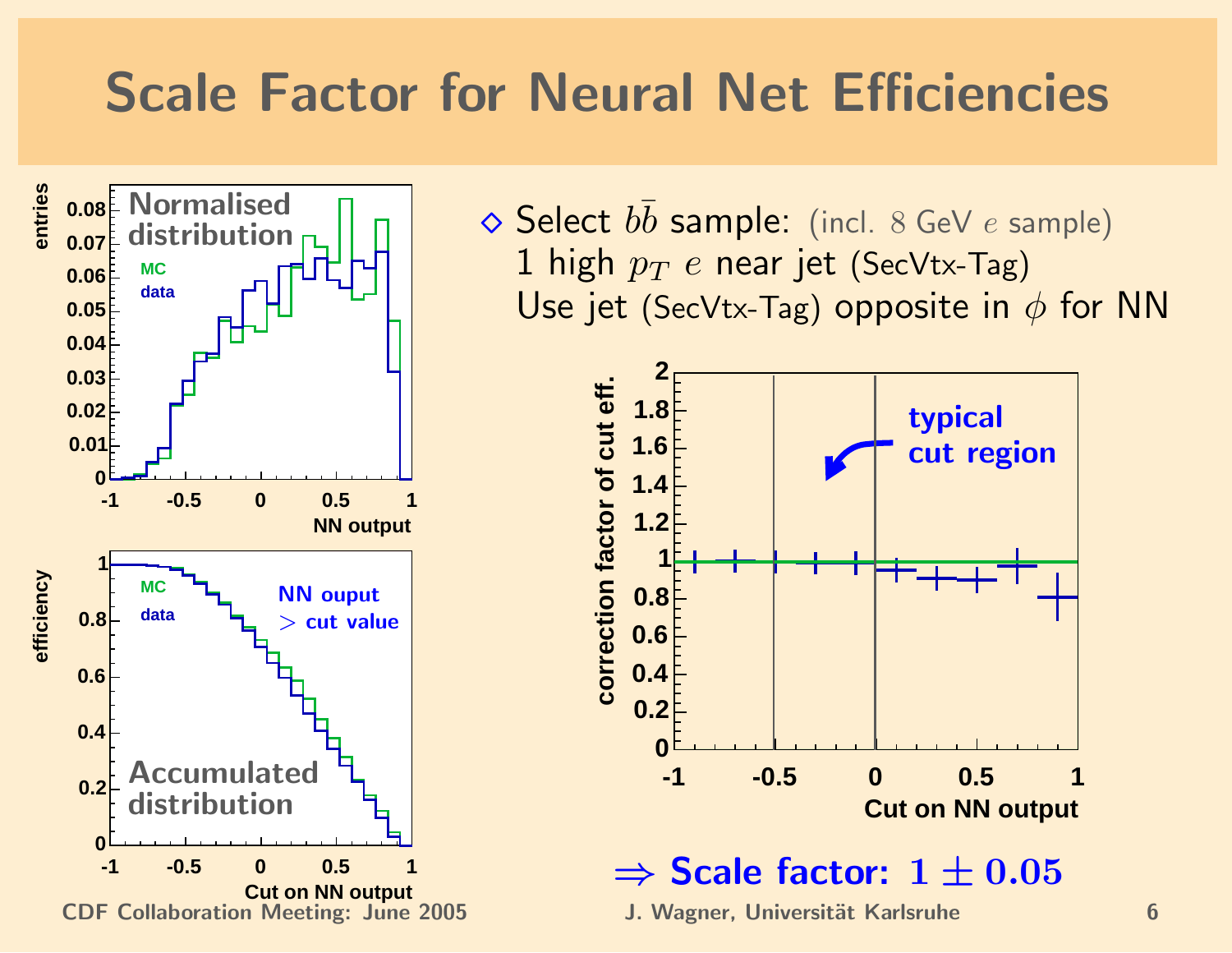## Plug Electrons Using a Neural Net

Yves Kemp, Wolfgang Wagner

- Use same quantities as in cut based selection
- $\diamond$  Combine quantities in NN
- ⇒ Exploit correlations between quantities
- $\diamond$  e-Signal:  $Z$  events
- BG: 2 jet events
- $\Diamond$  1 very well measured central  $e$ /jet;  $e$  cand. in Plug

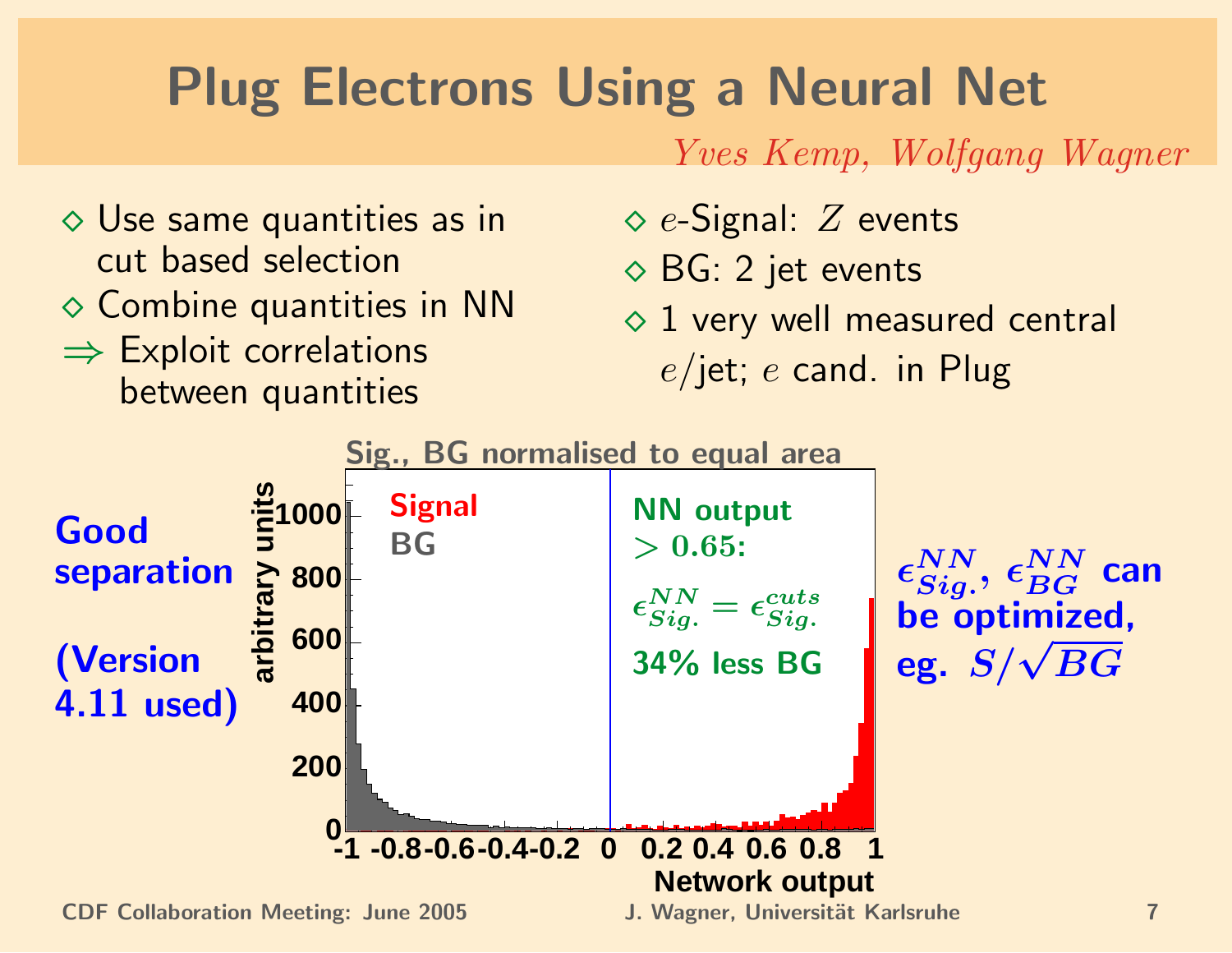### Performance of NN for  $W+Jets$  Events



# Optimisation e.g. on  $S/\sqrt{BG}$  possible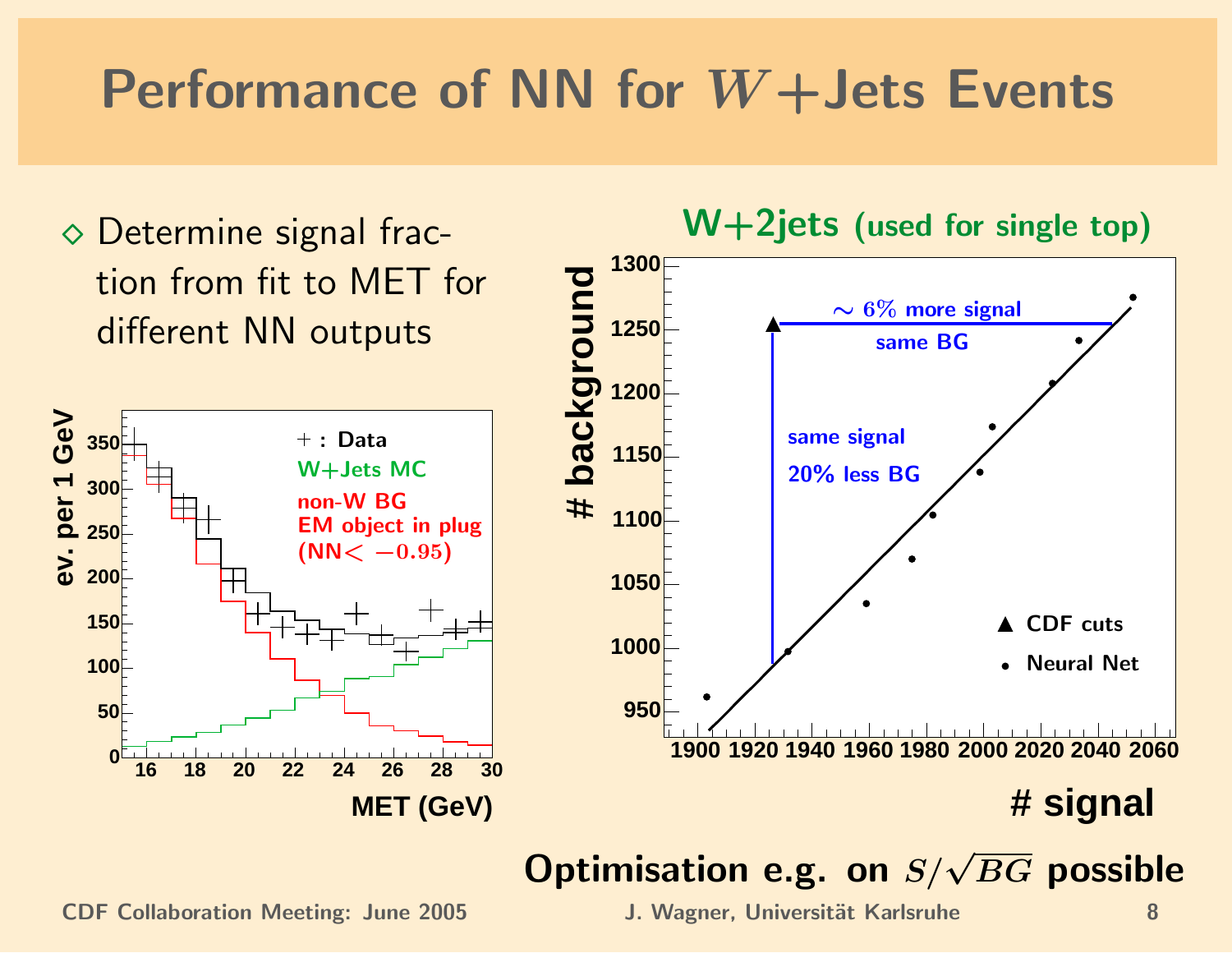## Check of Single Top Production Model

Jan Lück, Wolfgang Wagner



CDF Collaboration Meeting: June 2005 J. Wagner, Universität Karlsruhe 9

#### Pythia:

- $2 \rightarrow 3$  process not simulated (t-channel)
- $\Rightarrow$  Modeling of 2nd b wrong

⇓

MadEvent:

 $p_T^{2nd\,b}\leq 10$  GeV:  $\ 2\to 2$  $p_T^{2nd\,b} > 10$  GeV:  $\ 2\to 3$ (current 5.3.3 official samples) ⇓ Comparison with NLO calculation?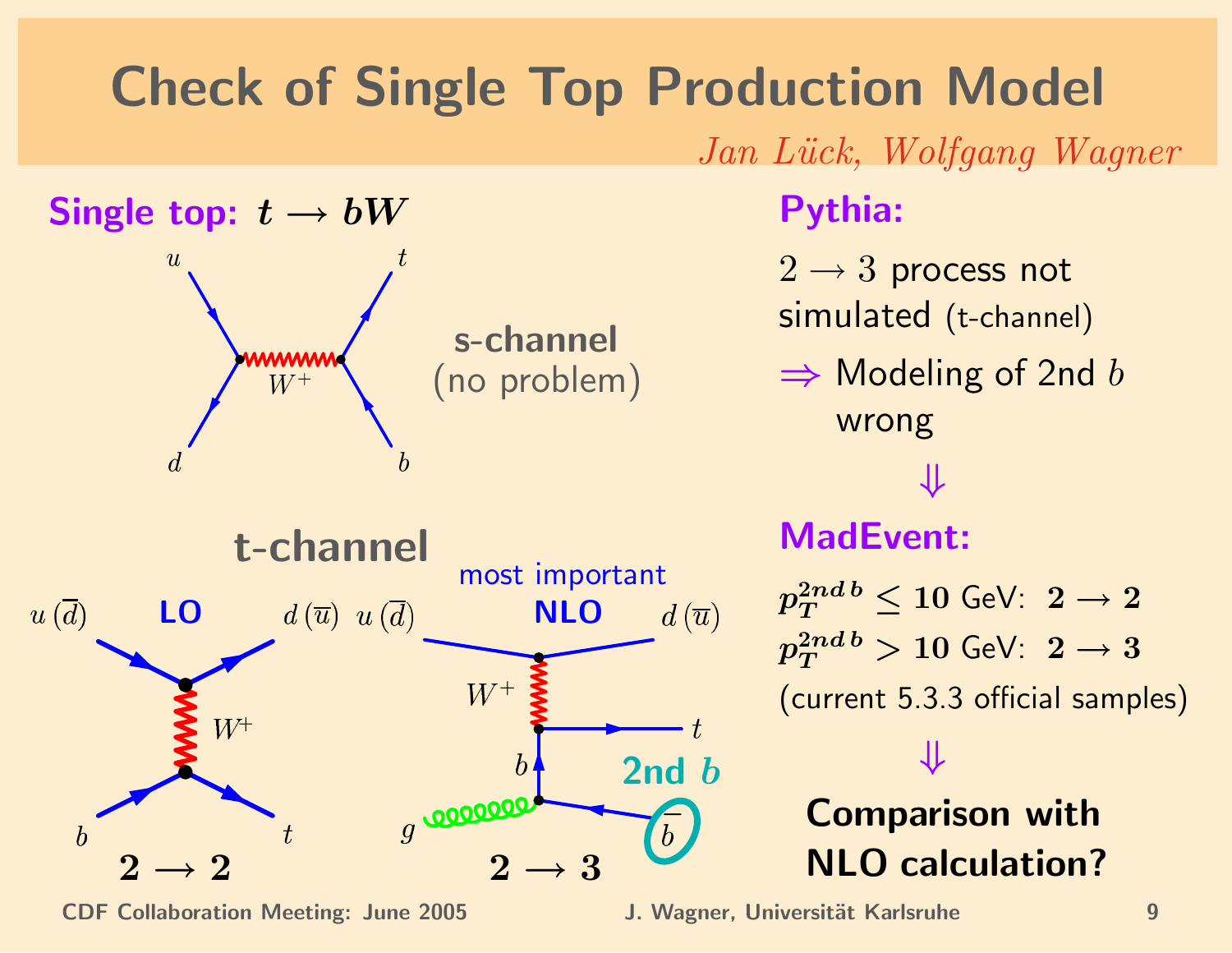# Matched MadEvent versus NLO (ZTOP)



- Good Qualitative agreement <sup>⇒</sup> Matching works <sup>√</sup> beween MadEvent and NLO
- **◆ Will use comparison to derive**  syst. error on model uncertainty (so far obtained from dev. between TopRex and MadEvent)